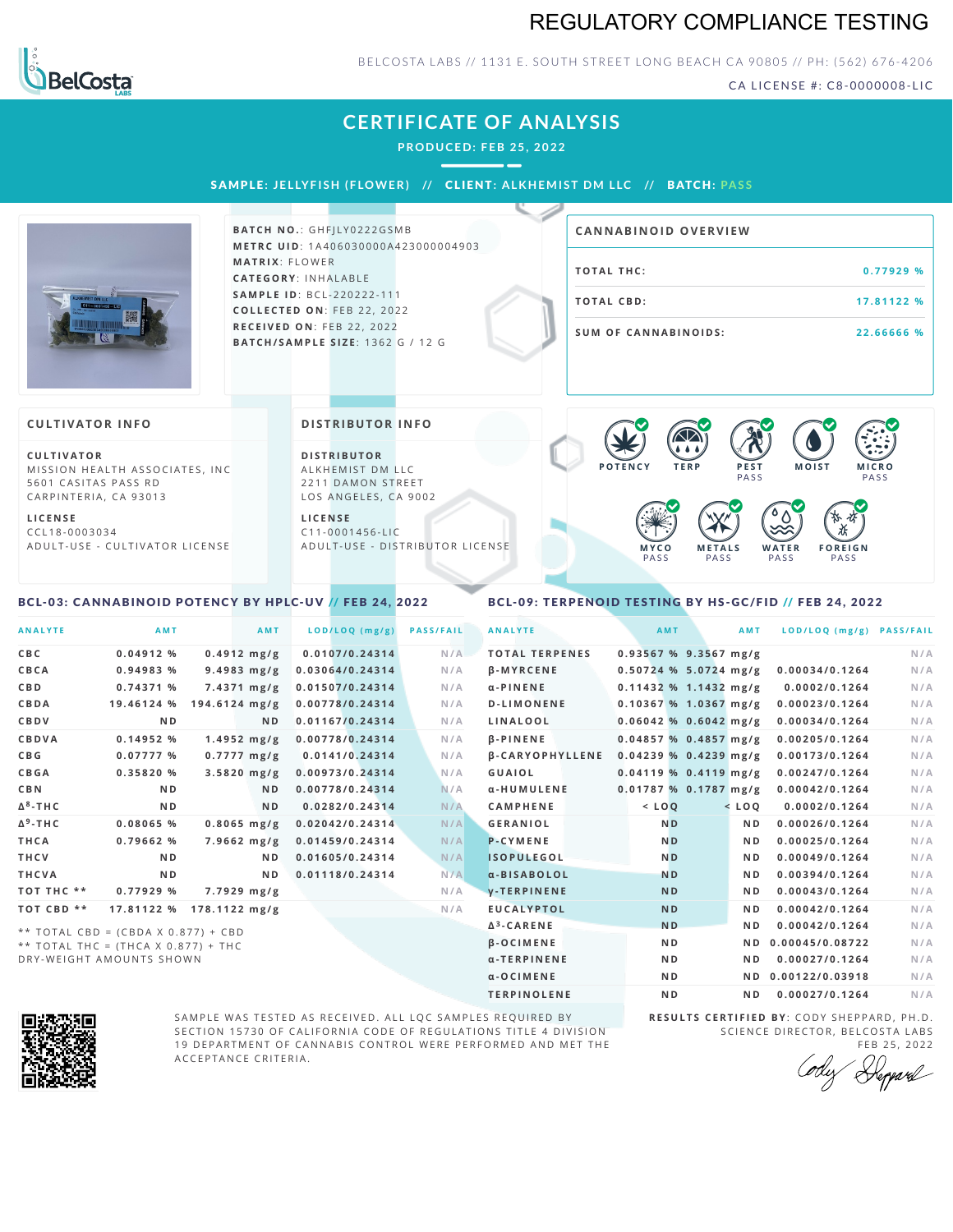### REGULATORY COMPLIANCE TESTING

#### <span id="page-1-0"></span>BCL-05: RESIDUAL PESTICIDE ANALYSIS BY LC-MS/MS ESI // FEB 24, 2022

| <b>ANALYTE</b>                  |                  | LIMIT $AMT (\mu g/g)$ | LOD/LOQ (µg/g) PASS/FAIL |             | <b>ANALYTE</b>         |               | LIMIT AMT $(\mu g/g)$ | LOD/LOQ (µg/g) PASS/FAIL |             |
|---------------------------------|------------------|-----------------------|--------------------------|-------------|------------------------|---------------|-----------------------|--------------------------|-------------|
| <b>ABAMECTIN</b>                | $0.1 \mu g/g$    | N D                   | 0.01153/0.04             | <b>PASS</b> | <b>MALATHION</b>       | $0.5 \mu g/g$ | N D                   | 0.00472/0.02             | <b>PASS</b> |
| <b>ACEPHATE</b>                 | $0.1 \mu g/g$    | N D                   | 0.00368/0.02             | PASS        | <b>METALAXYL</b>       | $2 \mu g/g$   | N D                   | 0.00503/0.02             | PASS        |
| ACEQUINOCYL                     | $0.1 \mu g/g$    | N D                   | 0.00417/0.02             | <b>PASS</b> | <b>METHIOCARB</b>      | Any amt       | N D                   | 0.00503/0.02             | PASS        |
| <b>ACETAMIPRID</b>              | $0.1 \mu g/g$    | N D                   | 0.00464/0.02             | <b>PASS</b> | METHOMYL               | 1 $\mu$ g/g   | N D                   | 0.00494/0.02             | PASS        |
| <b>ALDICARB</b>                 | Any amt          | N D                   | 0.01109/0.04             | <b>PASS</b> | <b>MEVINPHOS</b>       | Any amt       | N D                   |                          | PASS        |
| <b>AZOXYSTROBIN</b>             | $0.1 \mu g/g$    | N D                   | 0.00639/0.02             | PASS        | <b>MEVINPHOSI</b>      |               | N D                   | 0.00163/0.0084           | N/A         |
| <b>BIFENAZATE</b>               | $0.1 \mu g/g$    | N D                   | 0.00355/0.02             | <b>PASS</b> | <b>MEVINPHOS II</b>    |               | N D                   | 0.00542/0.0316           | N/A         |
| <b>BIFENTHRIN</b>               | $3 \mu g/g$      | N D                   | 0.00473/0.04             | <b>PASS</b> | MYCLOBUTANIL           | $0.1 \mu g/g$ | N D                   | 0.00867/0.04             | PASS        |
| <b>BOSCALID</b>                 | $0.1 \mu g/g$    | N D                   | 0.00494/0.02             | <b>PASS</b> | <b>NALED</b>           | $0.1 \mu g/g$ | N D                   | 0.00328/0.02             | PASS        |
| CARBARYL                        | $0.5 \mu g/g$    | N D                   | 0.00295/0.02             | PASS        | OXAMYL                 | $0.5 \mu g/g$ | N D                   | 0.00455/0.02             | PASS        |
| CARBOFURAN                      | Any amt          | N D                   | 0.00613/0.02             | <b>PASS</b> | PACLOBUTRAZOL          | Any amt       | N D                   | 0.00714/0.04             | PASS        |
| CHLORANTRANIL-<br><b>IPROLE</b> | $10 \mu g/g$     | N D                   | 0.00697/0.04             | PASS        | <b>PERMETHRIN</b>      | $0.5 \mu g/g$ | N D                   |                          | PASS        |
| <b>CLOFENTEZINE</b>             | $0.1 \mu g/g$    | N D                   | 0.0054/0.02              | <b>PASS</b> | PERMETHRIN CIS         |               | N D                   | 0.00237/0.0082           | N/A         |
| <b>COUMAPHOS</b>                | Any amt          | N D                   | 0.00215/0.02             | <b>PASS</b> | PERMETHRIN TRANS       |               | N D                   | 0.00245/0.0118           | N/A         |
| <b>CYFLUTHRIN</b>               | $2 \mu g/g$      | N D                   | 0.05508/0.2              | <b>PASS</b> | <b>PHOSMET</b>         | $0.1 \mu g/g$ | N D                   | 0.0043/0.02              | PASS        |
| <b>CYPERMETHRIN</b>             | $1 \mu g/g$      | ND                    | 0.00556/0.04             | <b>PASS</b> | PIPERONYLBUTO-<br>XIDE | $3 \mu g/g$   | N D                   | 0.00247/0.02             | PASS        |
| <b>DAMINOZIDE</b>               | Any amt          | N D                   | 0.00227/0.04             | PASS        | <b>PRALLETHRIN</b>     | $0.1 \mu g/g$ | N D                   | 0.00392/0.02             | PASS        |
| DIAZINON                        | $0.1 \mu g/g$    | N D                   | 0.00487/0.02             | PASS        | PROPICONAZOLE          | $0.1 \mu g/g$ | N D                   | 0.0024/0.02              | PASS        |
| <b>DIMETHOATE</b>               | Any amt          | N D                   | 0.00354/0.02             | PASS        | <b>PROPOXUR</b>        | Any amt       | N D                   | 0.00374/0.02             | PASS        |
| <b>DIMETHOMORPH</b>             | $2 \mu g/g$      | N D                   |                          | PASS        | <b>PYRETHRINS</b>      | $0.5 \mu g/g$ | N D                   | 0.00726/0.04             | PASS        |
| <b>DIMETHOMORPH I</b>           |                  | N D                   | 0.00109/0.0078           | N/A         | PYRIDABEN              | $0.1 \mu g/g$ | N D                   | 0.0034/0.02              | PASS        |
| <b>DIMETHOMORPH II</b>          |                  | ND                    | 0.0015/0.0122            | N/A         | <b>SPINETORAM</b>      | $0.1 \mu g/g$ | N D                   |                          | PASS        |
| <b>ETHOPROPHOS</b>              | Any amt          | N D                   | 0.0041/0.02              | <b>PASS</b> | <b>SPINETORAM J</b>    |               | N D                   | 0.00329/0.016            | N/A         |
| <b>ETOFENPROX</b>               | Any amt          | N D                   | 0.00274/0.02             | PASS        | <b>SPINETORAM L</b>    |               | N D                   | 0.00157/0.016            | N/A         |
| <b>ETOXAZOLE</b>                | $0.1 \mu g/g$    | N D                   | 0.00385/0.02             | <b>PASS</b> | <b>SPINOSAD</b>        | $0.1 \mu g/g$ | N D                   |                          | PASS        |
| <b>FENHEXAMID</b>               | $0.1 \mu g/g$    | N D                   | 0.01055/0.02             | <b>PASS</b> | SPINOSAD A             |               | N D                   | 0.00205/0.01438          | N/A         |
| <b>FENOXYCARB</b>               | Any amt          | N D                   | 0.00175/0.02             | <b>PASS</b> | SPINOSAD D             |               | N D                   | 0.00104/0.00498          | N/A         |
| <b>FENPYROXIMATE</b>            | $0.1 \mu g/g$    | N D                   | 0.00481/0.02             | PASS        | <b>SPIROMESIFEN</b>    | $0.1 \mu g/g$ | N D                   | 0.00944/0.04             | PASS        |
| <b>FIPRONIL</b>                 | Any amt          | N D                   | 0.00478/0.02             | <b>PASS</b> | <b>SPIROTETRAMAT</b>   | $0.1 \mu g/g$ | N D                   | 0.00208/0.02             | PASS        |
| FLONICAMID                      | $0.1 \mu g/g$    | N D                   | 0.00398/0.02             | <b>PASS</b> | <b>SPIROXAMINE</b>     | Any amt       | N D                   | 0.00344/0.02             | PASS        |
| <b>FLUDIOXONIL</b>              | $0.1 \mu g/g$    | N D                   | 0.01369/0.04             | <b>PASS</b> | <b>TEBUCONAZOLE</b>    | $0.1 \mu g/g$ | N D                   | 0.00816/0.04             | PASS        |
| HEXYTHIAZOX                     | $0.1 \, \mu g/g$ | N D                   | 0.00297/0.02             | <b>PASS</b> | <b>THIACLOPRID</b>     | Any amt       | N D                   | 0.0039/0.02              | PASS        |
| <b>IMAZALIL</b>                 | Any amt          | N D                   | 0.0056/0.02              | PASS        | <b>THIAMETHOXAM</b>    | $5 \mu g/g$   | N D                   | 0.00358/0.02             | PASS        |
| <b>IMIDACLOPRID</b>             | $5 \mu g/g$      | N D                   | 0.00645/0.02             | <b>PASS</b> | TRIFLOXYSTROB-         | $0.1 \mu g/g$ | N D                   | 0.00421/0.02             | PASS        |
| KRESOXIM-<br><b>METHYL</b>      | $0.1 \mu g/g$    | N D                   | 0.00339/0.02             | <b>PASS</b> | 1N                     |               |                       |                          |             |

### BCL-13: PESTICIDE TESTING BY GC/MS // FEB 24, 2022

| <b>ANALYTE</b>         | LIMIT         | $AMT$ ( $\mu g/g$ ) | $LOD/LOQ$ ( $\mu g/g$ ) | <b>PASS/FAIL</b> |
|------------------------|---------------|---------------------|-------------------------|------------------|
| <b>CAPTAN</b>          | $0.7 \mu g/g$ | N <sub>D</sub>      | 0.01977/0.06            | <b>PASS</b>      |
| CHLORDANE              | Any amt       | N <sub>D</sub>      |                         | <b>PASS</b>      |
| <b>CHLORDANE CIS</b>   |               | N <sub>D</sub>      | 0.01199/0.03            | N/A              |
| <b>CHLORDANE TRANS</b> |               | N <sub>D</sub>      | 0.01082/0.03            | N/A              |
| <b>CHLORFENAPYR</b>    | Any amt       | N <sub>D</sub>      | 0.01364/0.06            | <b>PASS</b>      |

| <b>ANALYTE</b>                      | LIMIT         | $AMT (\mu g/g)$ | LOD/LOQ (µg/g) | <b>PASS/FAIL</b> |
|-------------------------------------|---------------|-----------------|----------------|------------------|
| <b>CHLORPYRIFOS</b>                 | Any amt       | N <sub>D</sub>  | 0.01653/0.06   | <b>PASS</b>      |
| <b>DICHLORVOS</b>                   | Any amt       | N <sub>D</sub>  | 0.01165/0.06   | <b>PASS</b>      |
| <b>METHYL PARATHION</b>             | Any amt       | N <sub>D</sub>  | 0.00851/0.06   | <b>PASS</b>      |
| PENTACHLORONI-<br><b>TROBENZENE</b> | $0.1 \mu g/g$ | N <sub>D</sub>  | 0.01282/0.06   | <b>PASS</b>      |